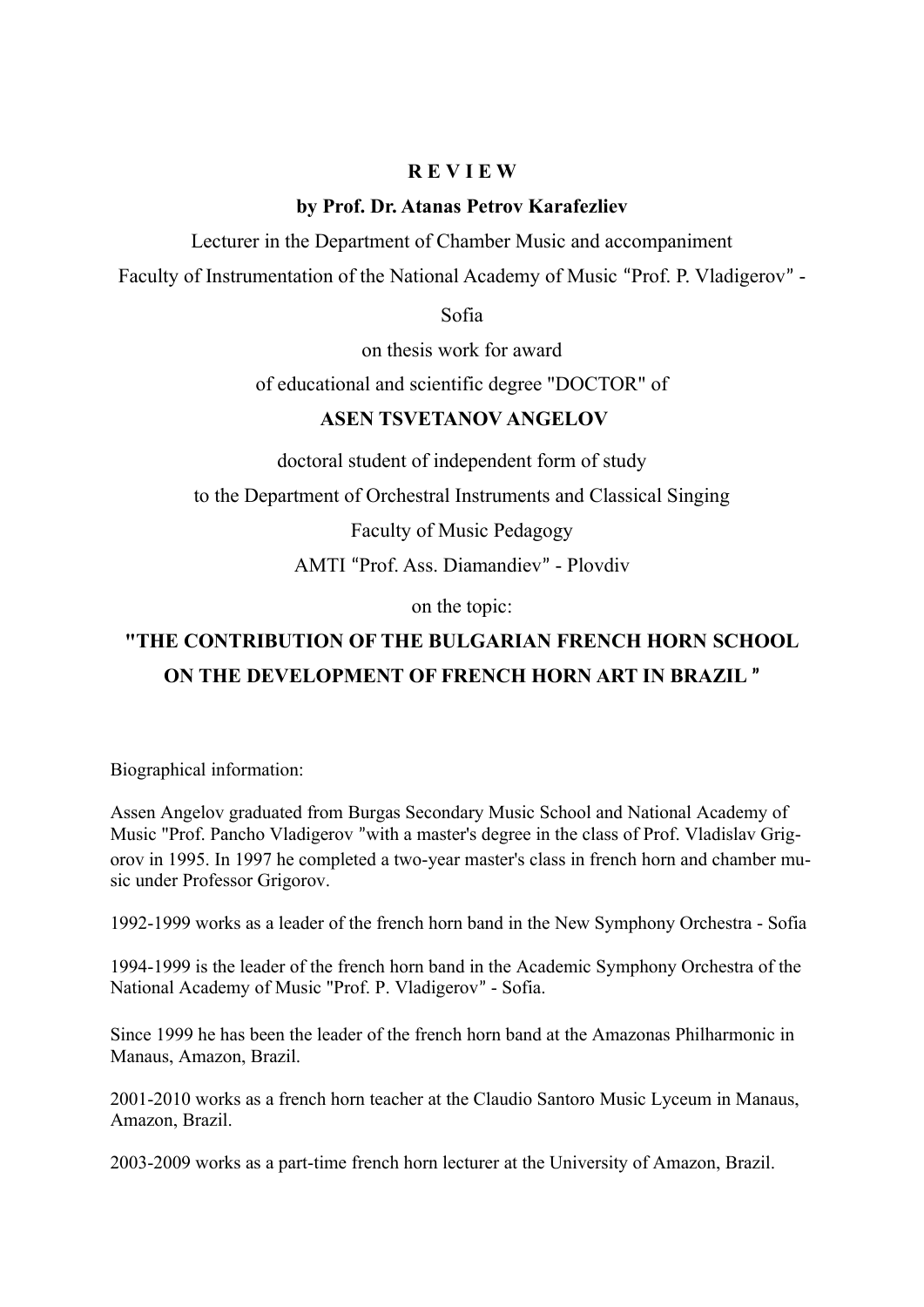From 2011 to the present he has been the leader of the french horn band at the Symphony Orchestra of the University of Amazon, Brazil.

In 2011, after a competition, he started working as a full-time teacher of french horn and chamber music at Amazon State University, where he still works today.

Since 2010 he has regularly held masterclasses at the Vale Music Foundation, Belem - Para.

2014-2016 works as an Orienteer, Coordinator, French Horn Teacher, and Scientific Advisor for various projects and research projects at the University of Amazon on topics such as: Training Development and French Horn Performing Skills, Application of Learning Development Methods and the French Horn Performing Arts, as well as the Muzikando Project.

From 2014 until today, he has been conducting french horn master classes at the University of Amazon, Brazil.

In 2003 he created a french horn quartet of students, together with which they perform a series of educational concerts, activity which continues to this day.

Asen Angelov has performed, as a soloist, many french horn concerts, including those by Mozart, Förster, Schoek, Hubler, R. Strauss and others. He also appeared as a chamber performer.

In 2011, he won a GOOGLE contest and participated in the Youtube Symphony Orquestra, performing a series of concerts in Sydney, Australia.

Asen Angelov's biography shows that he is a performer and teacher with a long and rich creative path of development. Angelov goes through all educational degrees, gaining many years of experience as an orchestrator, soloist, teacher to reach the realization of this scientific research. The number of solo concerts, masterclasses he conducts, solo performances and performances with his students, which have helped the candidate to obtain a solid base of information, knowledge and motivation to write this dissertation, is impressive. The candidate demonstrates a wealth of experience and maturity from his appearances on our and world music scenes. Currently, Assen Angelov is not only a lecturer at the Amazon University in Brazil, but also a conductor of the Amazonas Philharmonic's french horn groups and the Amazon State Symphony Orchestra, two prestigious world bands.

Assen Angelov develops the dissertation "The Contribution of the Bulgarian French Horn School to the Development of French Horn Art in Brazil" in independent form of training, relying on over twenty years of professional experience. The topic is well suited for the overall layout of the thesis and promises meaningful and useful analysis. The work is well structured - the total volume of the dissertation is 222 pages (completely sufficient as required), of which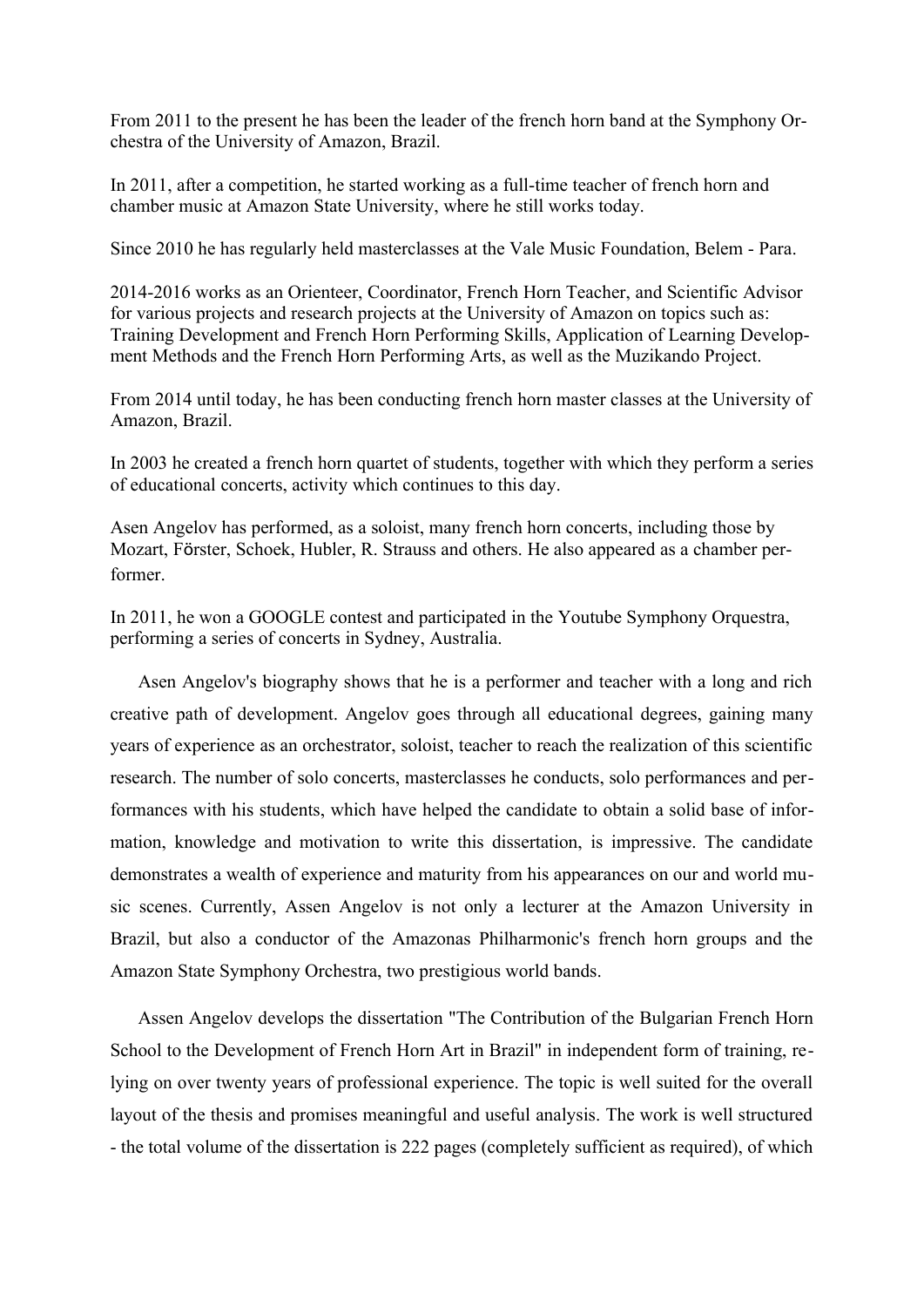212 are the main text and 154 note examples. The scientific development contains an introduction, six main chapters with subsections and a conclusion.

At the beginning of the research (the first two chapters), the author skillfully points out the connection between the czech and bulgarian schools in french horn, the deep trace left by Prof. Cyril Karel Stari in the development of the bulgarian school and his own package of knowledge and skills that he received to impart later his invaluable experience in the development of the Horn School of the Amazon - Brazil. Assen Angelov emerges as a kind of headquarters, creating, with the help of the bulgarian tradition, a systematic pedagogical methodology, developed for decades, for the development of the Brazilian National French Horn School. The introduction of a bulgarian instructional and artistic french horn repertoire into the training of the brazilian hornists is also of considerable importance to his work. The author analyzes the state and main achievements of the bulgarian school and draws attention to the "intercultural interaction", as he calls it, with the school of Brazil; laying stable foundations of music professional institutions there. In the first two chapters of his work, Angelov emphasizes this interaction, which, through the dominant sign of the french horn playing methodology developed by K. Old and his followers in Bulgaria, places a european emphasis, unfolding in the pedagogical and performing traditions of the Amazon.

Chapter three is again devoted to the integration of the bulgarian teaching methodology and the performing tradition in the brazilian music education system with the help of new forms of teaching, both at the music schools and at the Faculty of Music at the University of Manaus. The analyzes show the author's profound knowledge of the basic needs of the Brazilian education system and, in particular, of horn training. The historical phenomenon of the rapprochement of the two cultures in the period of the 1990s is considered in the sphere of interaction of social, cultural and musical-historical aspects. Of particular importance here is the influence of the Music Project, which Angelov is in charge of, to attract both young hornists and instrumentalists from different social classes in Brazilian society.

Chapter four goes into the author's teaching experience, which analyzes the principles of breathing, staging, and phrasing borrowed from the Bulgarian school as the basis of instrumental french horn training in Brazil. Mastering strokes, articulation and tone extraction is again related to the application of the basic method of the Bulgarian professors Karel Stari and Vladislav Grigorov, but adapted for students without initial musical knowledge, transformed into new forms of work for different age groups. The author makes useful recommen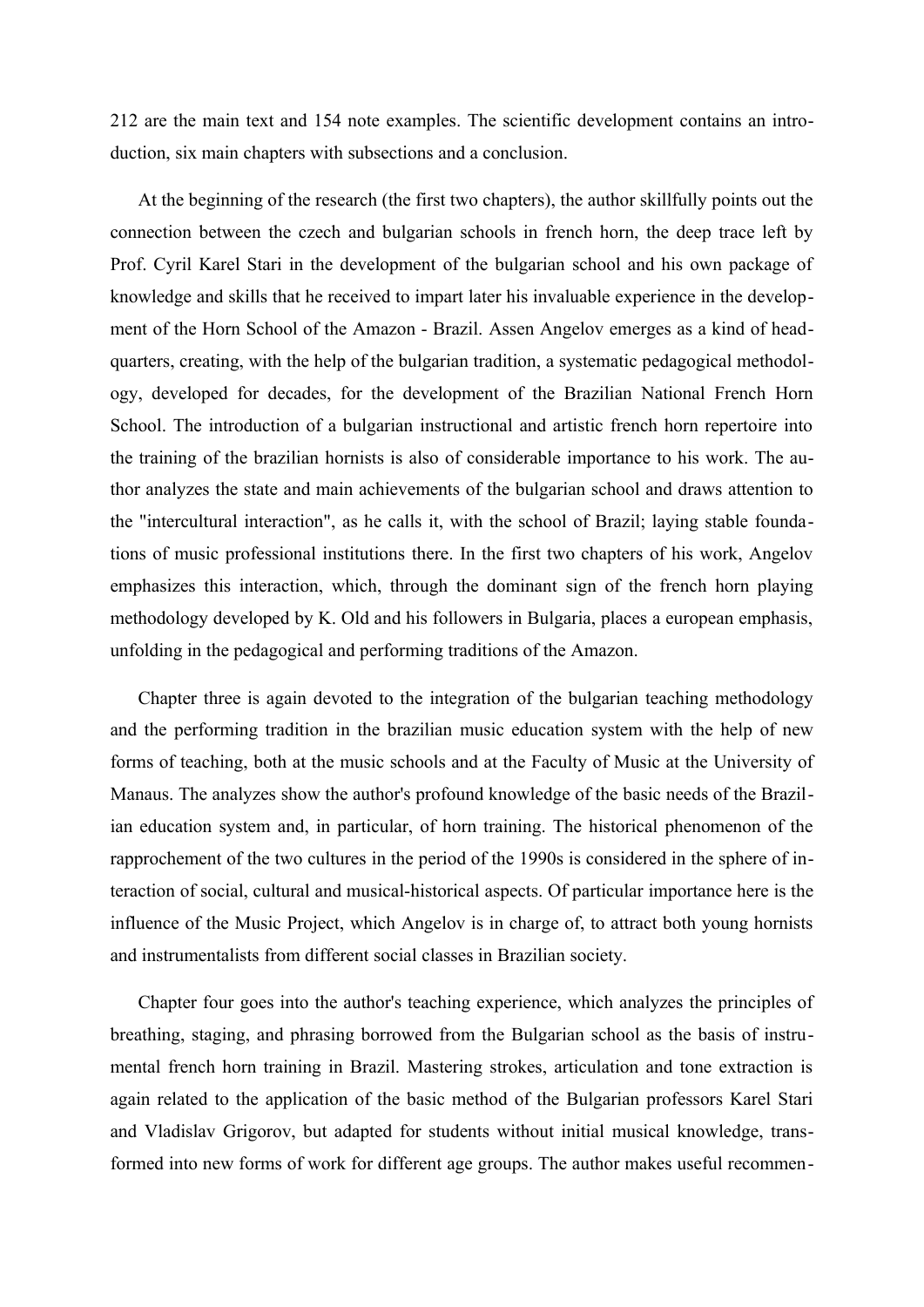dations in this regard. Thus, scientific research has become a kind of methodology for teaching french horn to brazilian children, as students with different musical outlook and taste and very little basic musical knowledge. Emphasis is placed on appropriate instructional material to build competitive hornists for candidates in instrumental competitions or orchestra auditions.

Chapter Five provides guidance on the interpretation of major french horn concerts and virtuosic solo and chamber works, based on his own extensive experience in performing these works on stage. It is Angelov's rich experience that points to the correct interpretive analysis and knowledge of the style features of the french horn repertoire.

Chapter Six was developed as a textbook for mastering the material in the Faculty of Music at Amazon University, and thus Assen Angelov makes his seminal contribution to teaching at this institution. It is noteworthy that there are Bulgarian works - concerts and chamber works included in the training materials, which complement the contribution of the work and the work of its author.

The contributions of the dissertation are summarized as follows:

*1. The exploration of the musical language of french horn as a solo instrument in the 19th and 20th centuries, as well as the creation of the bulgarian french horn performing school, in its interconnection with the european tradition, is of great value.*

*2. In this dissertation, for the first time, the issue of intercultural music pedagogy is introduced as an indisputable scientific contribution in this country. of the XX and XXI centuries. The theoretical and historical perspective discusses the problem of intercultural blending of performing traditions, examines the "grafting" and development of the bulgarian instrumental pedagogical school in Brazil and the specific aspects, repertoire of the instrumentalist-hornist, which he must master in his professional realization in or as a teacher.*

*3. An undoubted contribution of the study is the description of the history of the establishment of the first Brazilian performing and music-pedagogical institutions related to french horn training. The creation of a series of forms of vocational and amateur instrumental training culminated in the construction of a faculty of music at the University of Amazon, whose history is described in this dissertation.*

*4. In the dissertation, a new pedagogical concept was developed as a central contribution, developed as a synthesis of the principles of bulgarian french horn pedagogy, but presented*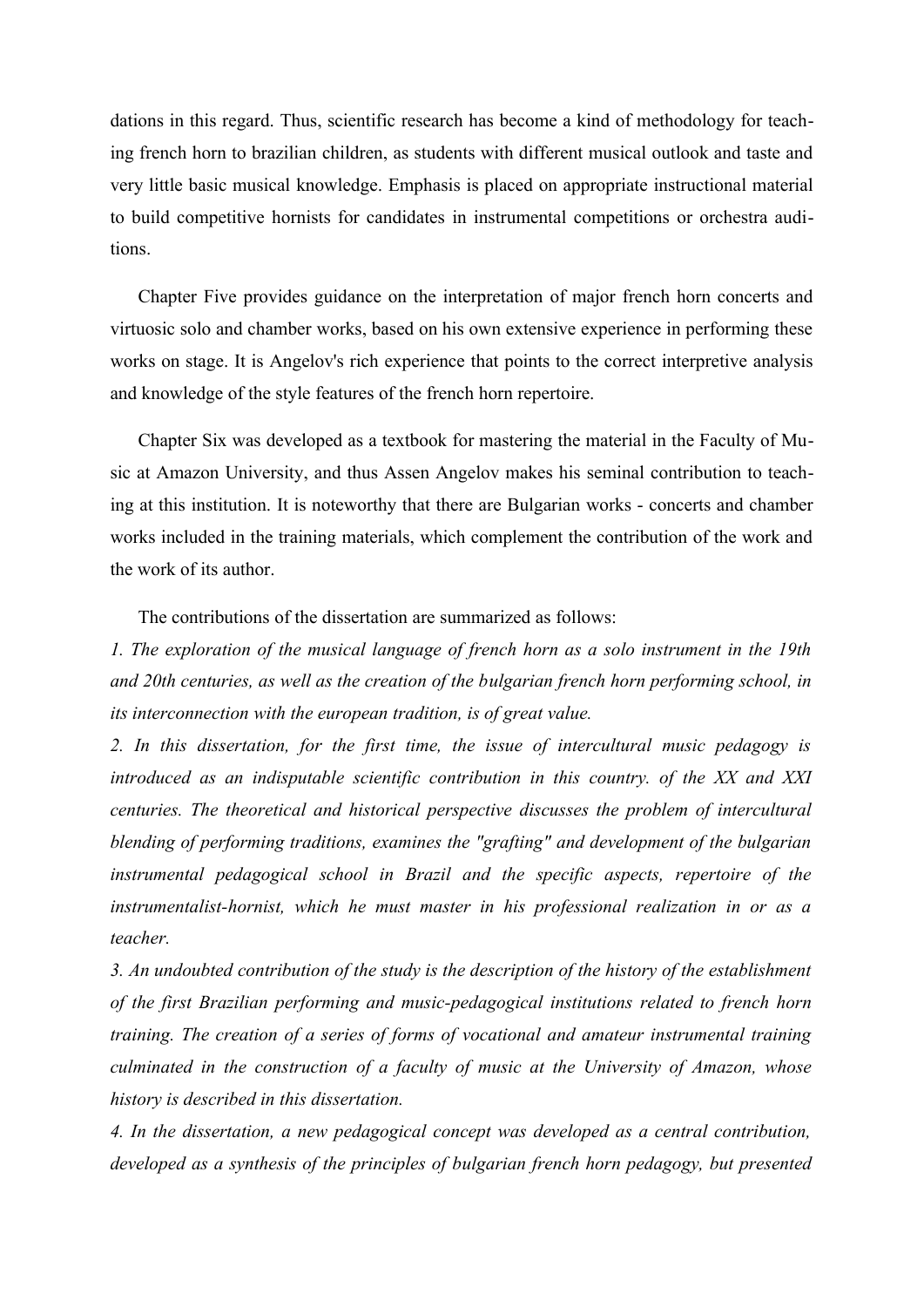*in a new reading, adaptation and forms related to the cultural environment in Brazil. The principles of breathing, staging, phrasing, as well as the gradual consistency of training, formulated by the bulgarian founding teachers, are the basis for the teaching of french horn for beginners and advanced in Brazil. Ideas for adapting, developing, and operating these methods in a new environment and context in Brazil are a whole new problem in the musicpedagogical research field.*

*5. The introduction of the system of methodological training aids for technical exercises and sketches for french horn by K. Stari, N. Tonev and St. Karaivanov in Brazil. The author of the dissertation formulates theoretically new methods for working with children based on the principles of the bulgarian methodology. Following the principle of "easy to hard", the dissertation developed a methodology for the gradual introduction of alterations and tonals, for the study of strokes and their combinations. A methodological contribution is the methodology for introducing children to the initial forms of ensemble playing.*

*6. Contribution to the thesis is the advanced mastery system for mastering mastery skills. The methodological development for mastering and transcendental difficulties presented in the sketches of Koprash and M. Alfons is innovative and rewarding. Now here is presented a system for achieving mastery in strokes, types of passages, types of sound production and the most virtuoso elements of french horn difficulties.*

*In order to obtain completeness, the dissertation also presents the methods of music-based music-performance analysis of the main horn repertoire, which is the subject of study in the Amazon.*

*7. The analysis of performance difficulties in major French-Romantic horn concerts is a major contribution. What is new here is that the requirements for technical purity and virtuosity, for stylistics and sound production, adopted in modern professional solo and orchestra practice, are formulated in theory. Contemporary views on concerts by VA Mozart, R. Strauss, and others, cited as an essential goal in higher education in french horn in Brazil, are presented.*

*8. The momentous moment is the analysis and the executive interpretation of the Prime Minister's Opus for Brazil. Among them we find interpretation as a language and as performance problems at the concert by O. Shoek, performed for the first time in Brazil by the author of the dissertation, as well as a first analysis and interpretation of a french horn concert by the young bulgarian composer Rumen Boyadzhiev-son. This contribution is significant because for the first time an analysis of the work of the bulgarian author, based on performing and teaching experience, has been published. For the first time, a music-aesthetic*